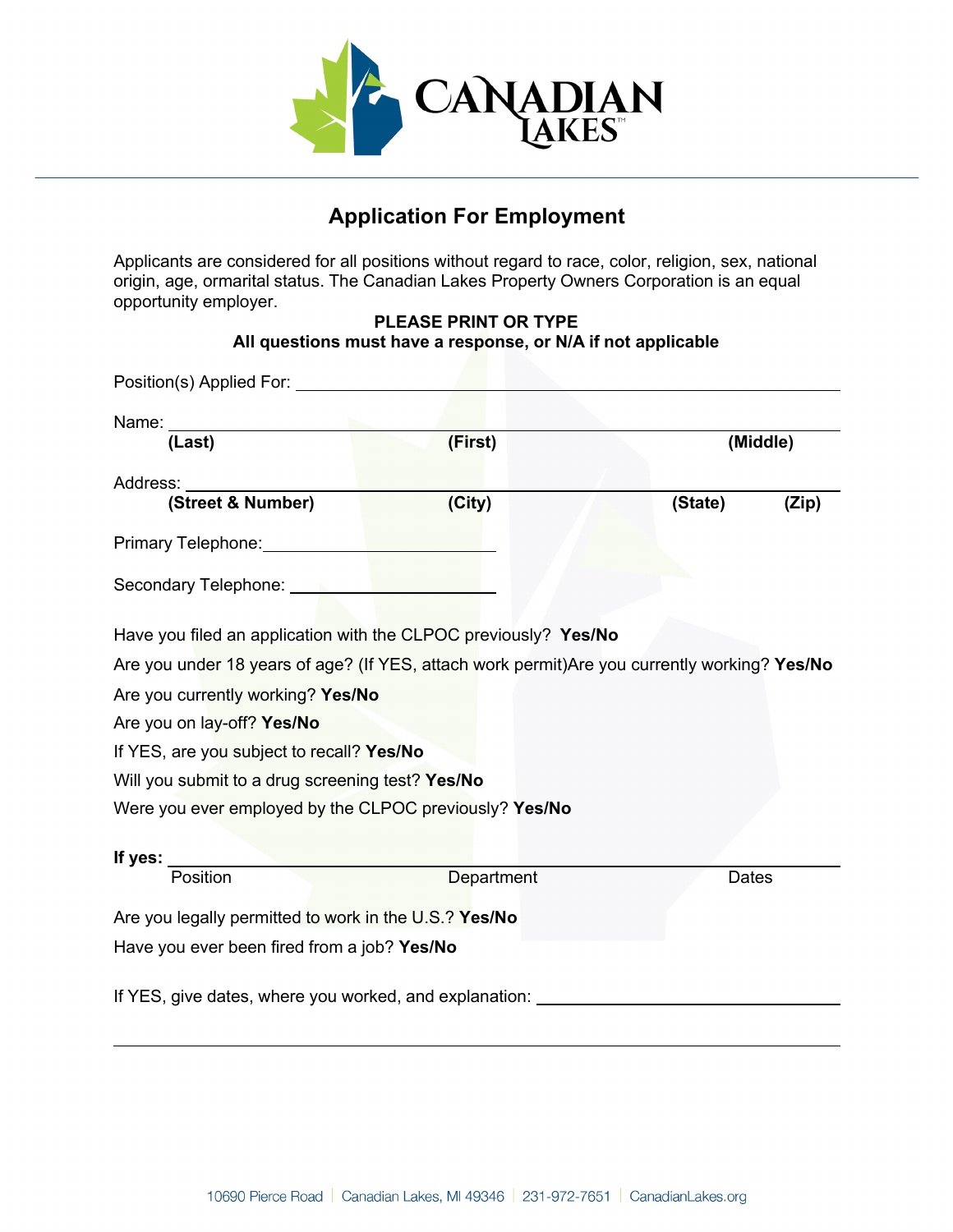Have you ever been convicted of a Felony? **YES NO** If yes, give dates, location, and explanation:

Note: A conviction record will not necessarily be a bar to employee. Factors such as age at time of offense,seriousness and nature of violation, and rehabilitation will all be considered. Are you capable of performing with or without reasonable accommodation (special assistance, equipment, orother help) the activities involved in the job or occupation for which you have applied? **YES NO**

#### **EDUCATION & TRAINING:**

|                                        | High School Or<br>Equivalent | Vocational Or<br><b>Technical</b> | College Or<br><b>University</b> | Graduate<br>School |
|----------------------------------------|------------------------------|-----------------------------------|---------------------------------|--------------------|
| Name of School<br>Address, City, State |                              |                                   |                                 |                    |
| Did you graduate?                      | Yes/No                       | Yes/No                            | Yes/No                          | Yes/No             |
| Credits Earned?                        |                              |                                   |                                 |                    |
| Degrees or<br>Certificates<br>Received | N/A                          |                                   |                                 |                    |
| Describe Course of<br>Study            |                              |                                   |                                 |                    |

Describe any specialized training, apprenticeships, internships, skills, licenses, certificates, and extracurricular activities that pertain to the position(s) for which you are applying:

List professional, trade, business group memberships and offices held, and volunteer work (excluding groupsthe name and character of which indicate race, color, gender, religion, national origin, age, height, weight, marital status, veteran status, handicap, or any other protected class):

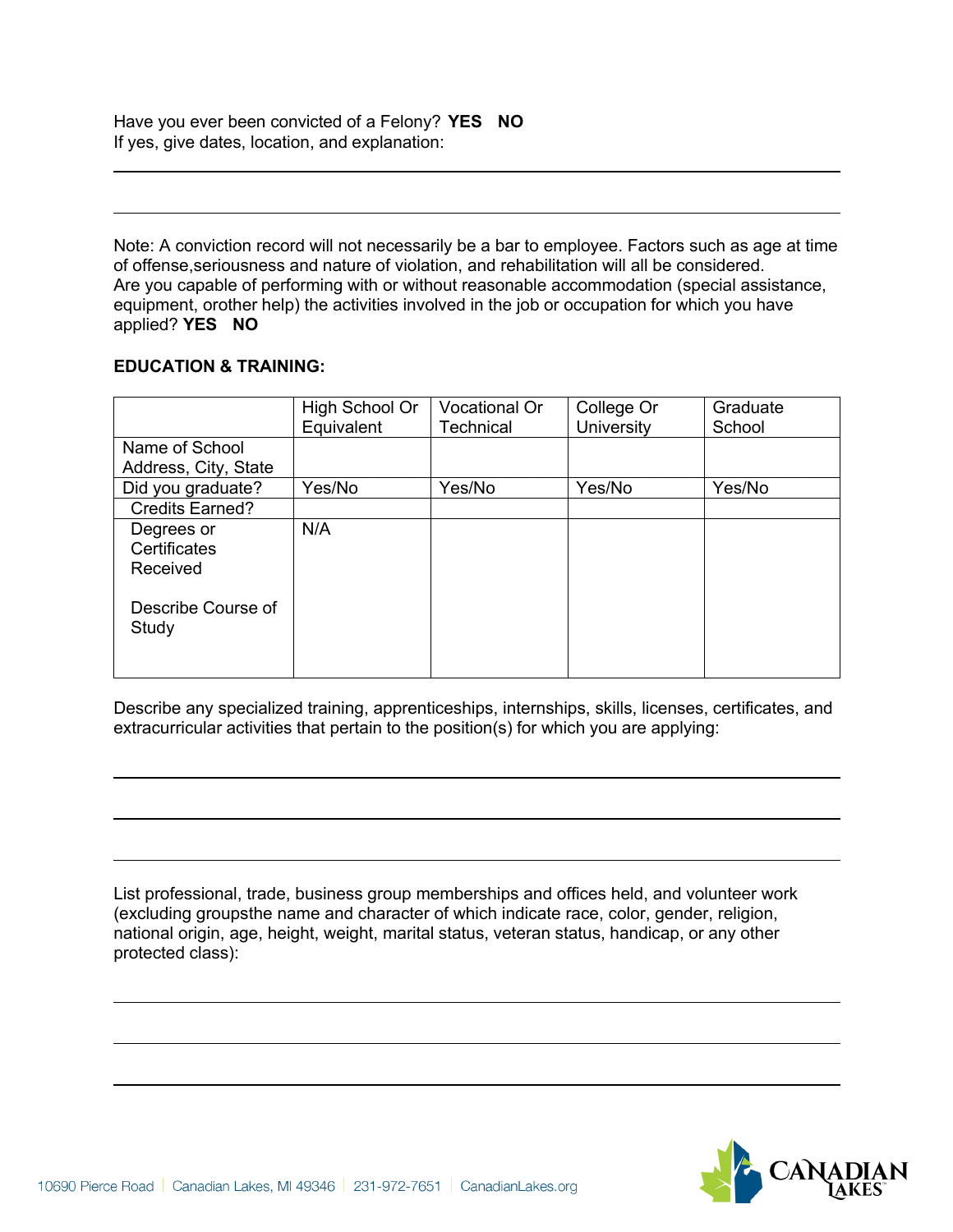## **DRIVING INFORMATION & HISTORY:**

|                                   | Commercial Driver's License No: ______________________                                    |                                                                                                                                                                      |  |
|-----------------------------------|-------------------------------------------------------------------------------------------|----------------------------------------------------------------------------------------------------------------------------------------------------------------------|--|
|                                   |                                                                                           |                                                                                                                                                                      |  |
| <b>TRAINING &amp; EXPERIENCE:</b> |                                                                                           |                                                                                                                                                                      |  |
|                                   |                                                                                           | Computer Skills (including software packages): _________________________________                                                                                     |  |
|                                   |                                                                                           | ,我们也不会有什么。""我们的人,我们也不会有什么?""我们的人,我们也不会有什么?""我们的人,我们也不会有什么?""我们的人,我们也不会有什么?""我们的人<br>,我们也不会有什么。""我们的人,我们也不会有什么?""我们的人,我们也不会有什么?""我们的人,我们也不会有什么?""我们的人,我们也不会有什么?""我们的人 |  |
|                                   |                                                                                           |                                                                                                                                                                      |  |
|                                   |                                                                                           | ,我们也不会有什么。""我们的人,我们也不会有什么?""我们的人,我们也不会有什么?""我们的人,我们也不会有什么?""我们的人,我们也不会有什么?""我们的人                                                                                     |  |
|                                   |                                                                                           | ,我们也不会有什么。""我们的人,我们也不会有什么?""我们的人,我们也不会有什么?""我们的人,我们也不会有什么?""我们的人,我们也不会有什么?""我们的人                                                                                     |  |
|                                   |                                                                                           | ,我们也不会有什么。""我们的人,我们也不会有什么?""我们的人,我们也不会有什么?""我们的人,我们也不会有什么?""我们的人,我们也不会有什么?""我们的人<br>,我们也不会有什么。""我们的人,我们也不会有什么?""我们的人,我们也不会有什么?""我们的人,我们也不会有什么?""我们的人,我们也不会有什么?""我们的人 |  |
|                                   |                                                                                           |                                                                                                                                                                      |  |
|                                   | <b>REFERENCES:</b> (Minimum of 3 required - Do not include relatives or former employers) |                                                                                                                                                                      |  |
| Name                              | <b>Example 2018 Address</b>                                                               | Telephone                                                                                                                                                            |  |
|                                   |                                                                                           |                                                                                                                                                                      |  |
|                                   |                                                                                           |                                                                                                                                                                      |  |
|                                   |                                                                                           |                                                                                                                                                                      |  |
|                                   |                                                                                           |                                                                                                                                                                      |  |

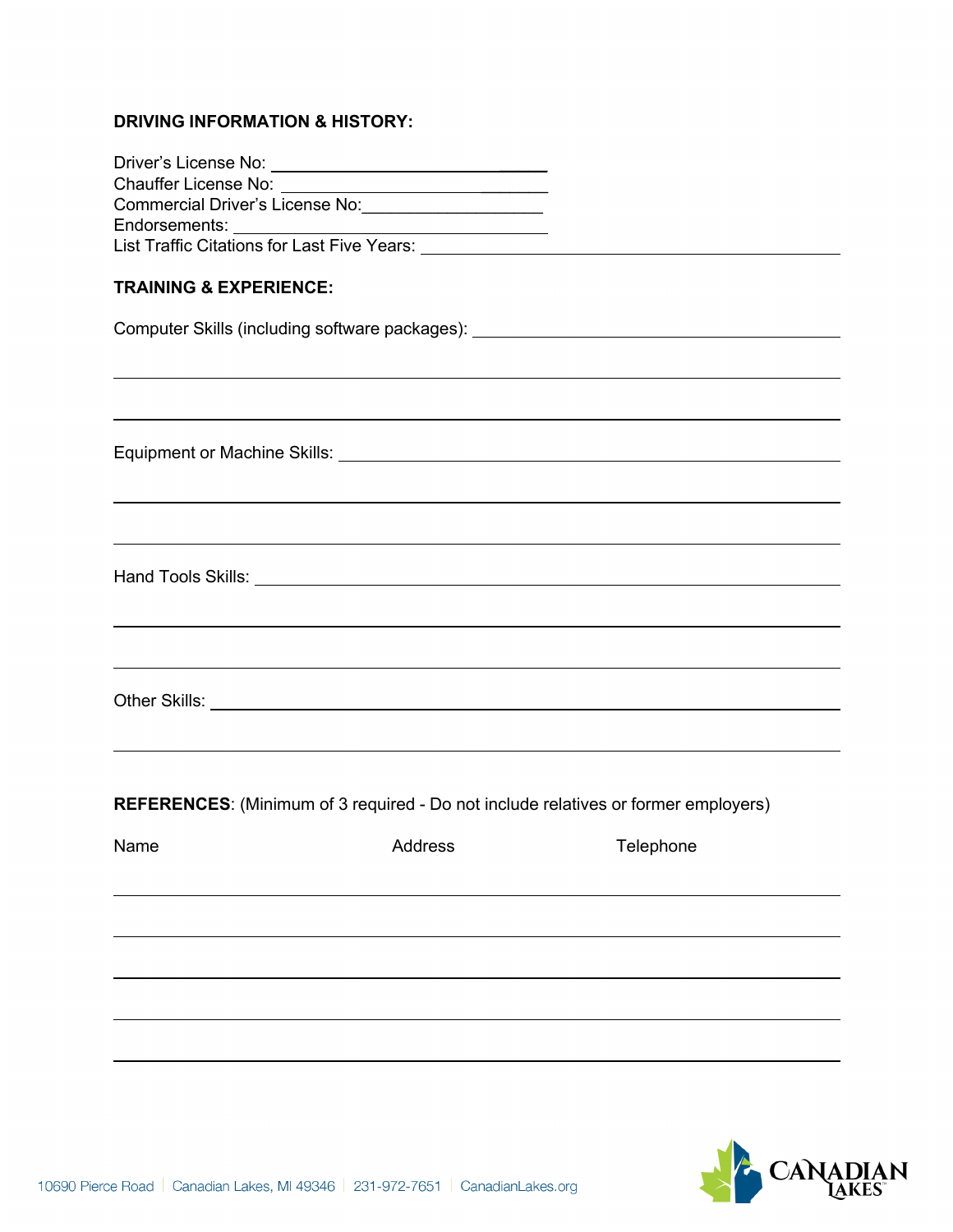#### **MILITARY SERVICE RECORD:**

Have you had any experience in the Armed Forces of the United State of America, or in a Reserve or National Guard component? **Yes/No**

**If YES**, which branch?

Rank at Discharge: \_\_\_\_

Date of Discharge: **William** 

Was discharge less than honorable? Yes/No

Note: A less than honorable discharge from the military will not necessarily be a bar to employment.

#### **EMPLOYMENT EXPERIENCE:**

List each job held beginning with your present or last job first.

| Employer (current or most recent): | Dates Employed:    |
|------------------------------------|--------------------|
|                                    | From:              |
|                                    | <u>To:</u>         |
| Address:                           | Houry Rate/Salary: |
| Telephone:                         | Starting:          |
|                                    | Final:             |
|                                    |                    |
| Supervisor:                        | Duties:            |
|                                    |                    |
| Reason for leaving:                | Additional Info:   |
|                                    |                    |
|                                    |                    |

| Employer $(2)$ : | Dates Employed:     |
|------------------|---------------------|
|                  | From:               |
|                  | To:                 |
| Address:         | Houry Rate/Salary:  |
| Telephone:       | Starting:<br>Final: |

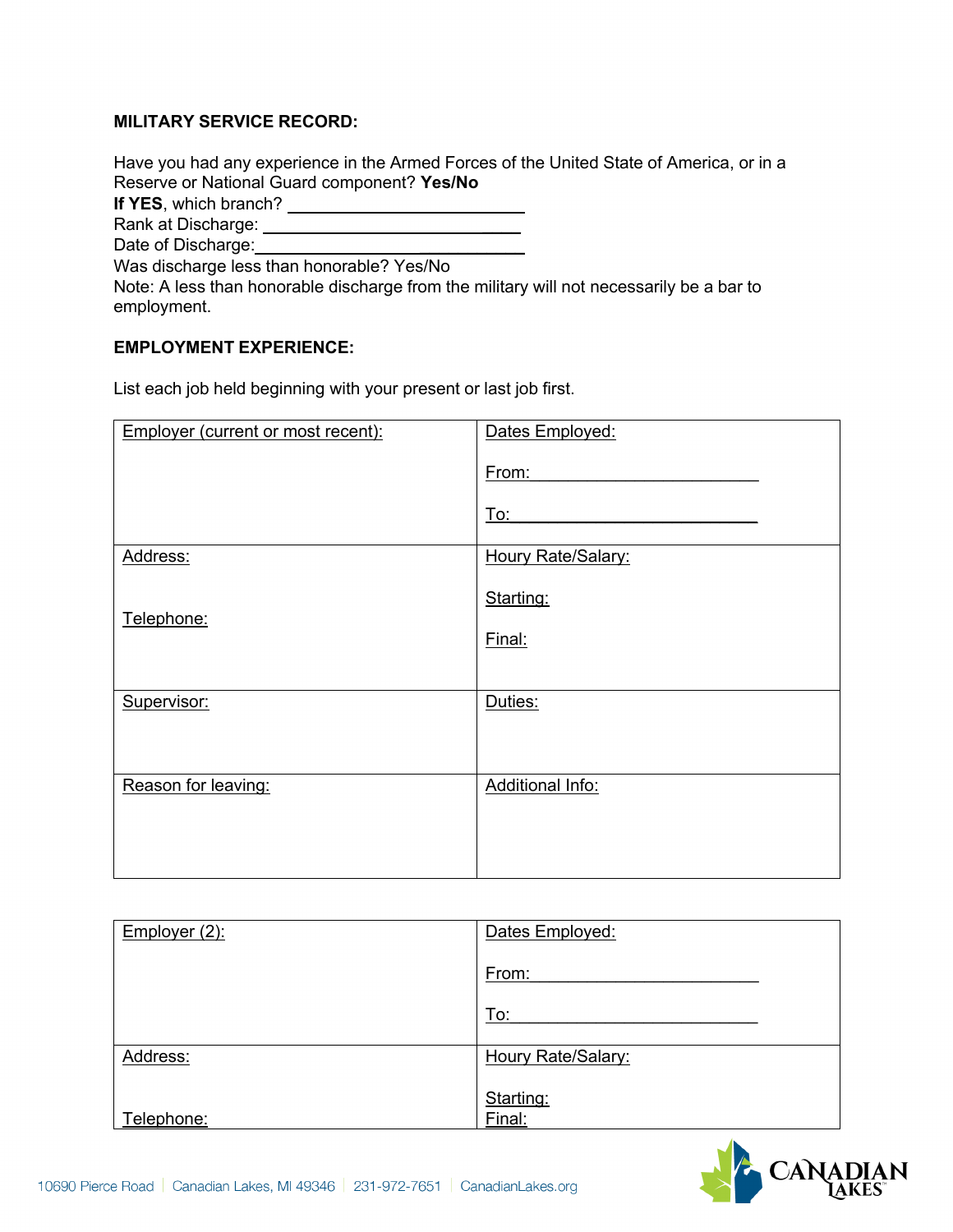| Supervisor:         | Duties:          |
|---------------------|------------------|
|                     |                  |
|                     |                  |
| Reason for leaving: | Additional Info: |
|                     |                  |
|                     |                  |
|                     |                  |

| Employer (3):       | Dates Employed:         |
|---------------------|-------------------------|
|                     | From:                   |
|                     | To:                     |
| Address:            | Houry Rate/Salary:      |
| Telephone:          | Starting:               |
|                     | Final:                  |
|                     |                         |
| Supervisor:         | Duties:                 |
|                     |                         |
| Reason for leaving: | <b>Additional Info:</b> |
|                     |                         |
|                     |                         |

#### **AGREEMENT & UNDERSTANDING:**

1. I certify that the information in this application is true, complete and correct to the best of my knowledge and understand that falsification, misleading, misrepresentation or omission of any information submitted inconnection with my application or interview, whether in this document or not, may result in rejection of my application or, if hired, in dismissal.

Signature extension and the Date of Signature extending to the Date of Date of Date of Date of Date of Date of Date of Date of Date of Date of Date of Date of Date of Date of Date of Date of Date of Date of Date of Date of

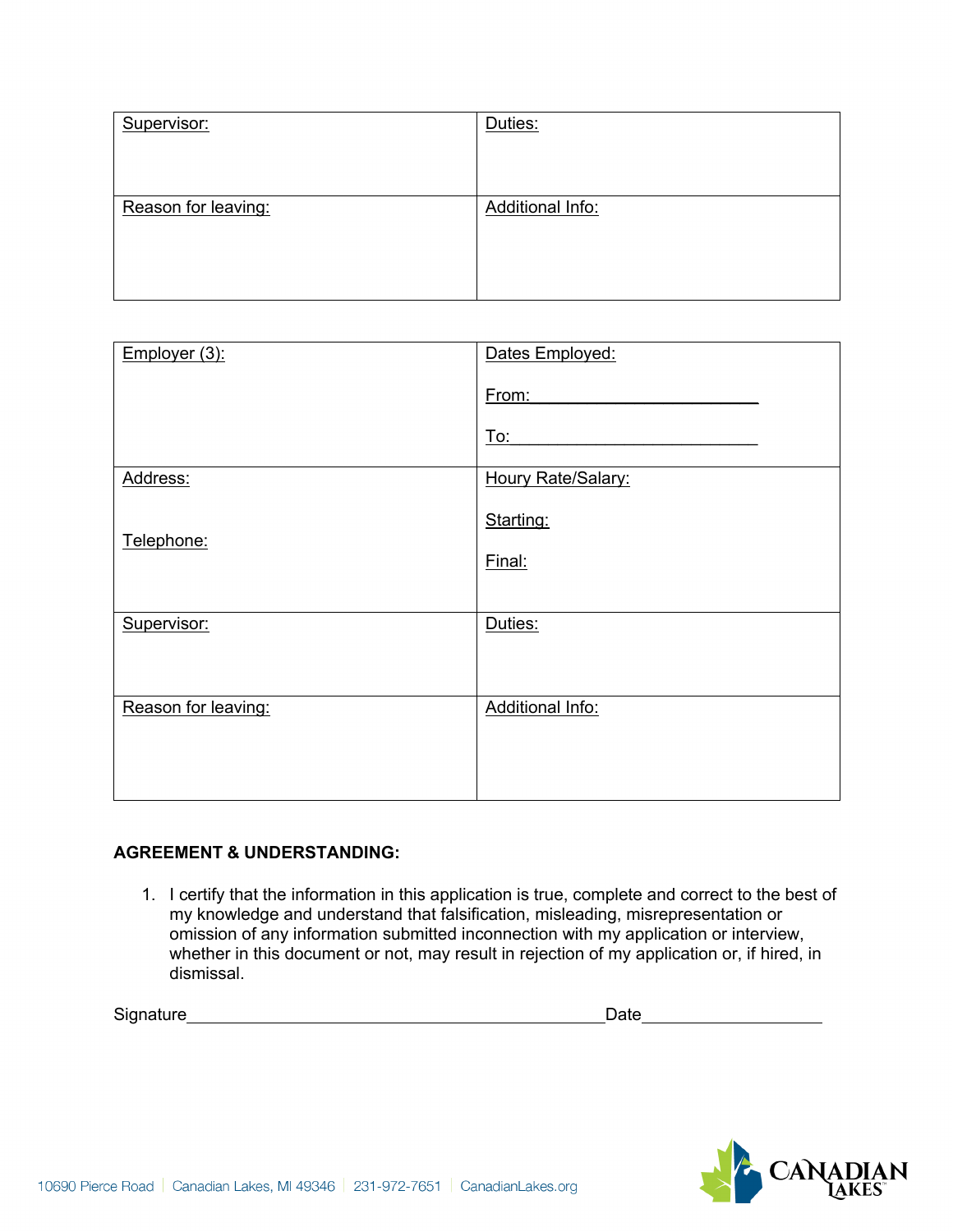2. I waive written notice from my current employer and from any of my former employers regarding the disclosure of disciplinary reports, letters of reprimand, or other notices of disciplinary action contained in mypersonnel records (even if more than four years old). This waiver is made pursuant to the Bullard-PlaweckiEmployee Right-to-Know Act. Signature Date

3. I authorize the references and current and former employers listed in this application to give you any andall information concerning my current and previous employment and any pertinent information they may have (even if more than four years old) and release all parties from any liability for any damage that mayresult from furnishing same to you.

Signature **Date Date Date Date Date Date Date Date Date Date Date** 

4. I authorize Canadian Lakes Property Owners Corporation to release any information (even if more than four years old) relating in any way to my employment including disciplinary reports, letters of reprimand orother notices of disciplinary action when such information is requested by any prospective or subsequent employers without any obligation (by them or you) to give any notice of such disclosure.

Signature **Date** 

5. I understand that any employment offer is conditional upon the result of a drug screening test and postoffer pre-employment medical examination.

Signature Date **Date Date Date Date Date Date Date** 

6. I have read the job description(s) for the position(s) for which I am applying. If employed, I understand thatif I am or become handicapped in need of accommodations for employment, I must notify the General Manager in writing within 182 days after the need is known or reasonably should have been known to me. Failure to properly notify the Canadian Lakes Property Owners Corporation will preclude any claim that the employer failed to provide reasonable accommodation.

| Signature |
|-----------|
|-----------|

**Signature Date** Date

7. I understand that, as a condition of my consideration for employment with the Canadian Lakes Property Owners Corporation ("CLPOC") and as a condition of my continued employment with CLPOC, the CLPOC may obtain a consumer report that indicates, but is not limited to, my creditworthiness or similar characteristics, employment and education verifications, social security verification, criminal and civil history, personal interviews, driving records, and any other public records and any other information bearing on my credit standing, credit capacity, character, general reputation, personal characteristics andtrustworthiness.

I hereby authorize and consent to the CLPOC's procurement of such a report or reports. I understand that pursuant to the Federal Fair Credit Reporting Act, the CLPOC will provide me with a copy of any such report if the information in such report is, in any way, to be used in making a decision regarding my fitness for employment with the CLPOC.